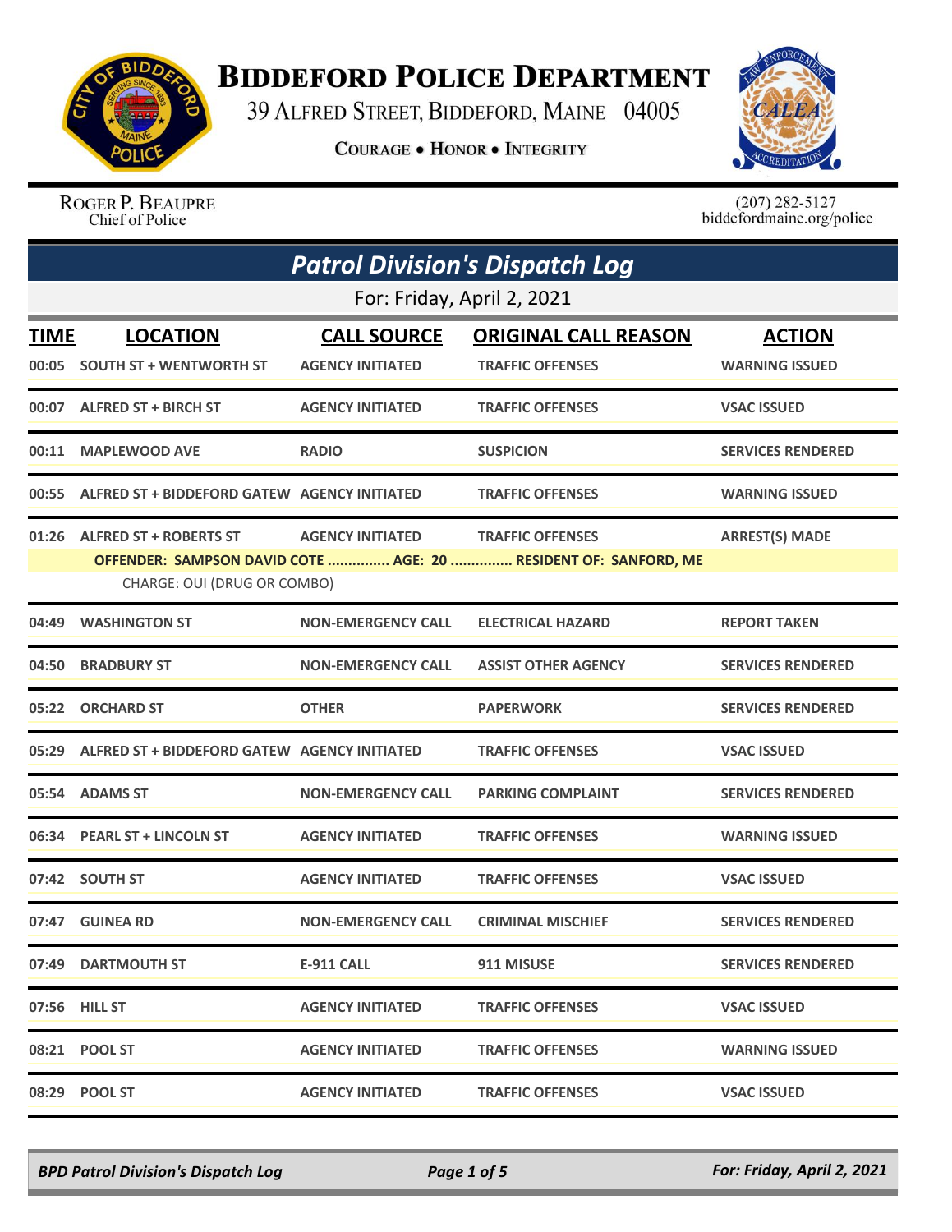| <b>TIME</b> | <b>LOCATION</b><br>08:36 MORIN ST | <b>CALL SOURCE</b><br><b>NON-EMERGENCY CALL</b> | <b>ORIGINAL CALL REASON</b><br><b>CRIM THREAT / TERRORIZING</b> | <b>ACTION</b><br><b>SERVICES RENDERED</b> |
|-------------|-----------------------------------|-------------------------------------------------|-----------------------------------------------------------------|-------------------------------------------|
|             | 08:48 POOL ST                     | <b>AGENCY INITIATED</b>                         | <b>TRAFFIC OFFENSES</b>                                         | <b>VSAC ISSUED</b>                        |
| 08:52       | <b>MEDICAL CENTER DR</b>          | <b>E-911 CALL</b>                               | 911 MISUSE                                                      | <b>NO ACTION REQUIRED</b>                 |
| 09:20       | <b>MEDICAL CENTER DR</b>          | <b>E-911 CALL</b>                               | 911 MISUSE                                                      | <b>REFERRED OTHER AGENCY</b>              |
|             | 09:26 OAK PL                      | <b>E-911 CALL</b>                               | <b>DISTURBANCE / NOISE</b>                                      | <b>SERVICES RENDERED</b>                  |
|             | 09:28 OAK PL                      | <b>NON-EMERGENCY CALL</b>                       | <b>DISTURBANCE / NOISE</b>                                      | <b>NO ACTION REQUIRED</b>                 |
| 09:33       | <b>ALFRED ST</b>                  | <b>NON-EMERGENCY CALL</b>                       | <b>COURT ORDERED CHECK IN</b>                                   | <b>DISPATCH HANDLED</b>                   |
|             | 10:08 GOVE ST                     | <b>E-911 CALL</b>                               | 911 MISUSE                                                      | <b>NEGATIVE CONTACT</b>                   |
|             | 10:16 ALFRED ST                   | <b>NON-EMERGENCY CALL</b>                       | <b>CAR SEAT DETAIL</b>                                          | <b>SERVICES RENDERED</b>                  |
| 10:30       | <b>SACO FALLS WAY</b>             | <b>AGENCY INITIATED</b>                         | <b>PRO-ACTIVE DV RESPONSE TEAM</b>                              | <b>NO VIOLATION</b>                       |
|             | 11:00 ALFRED ST                   | <b>WALK-IN AT STATION</b>                       | <b>PAPERWORK</b>                                                | <b>PAPERWORK SERVED</b>                   |
| 11:04       | <b>MAPLE ST</b>                   | <b>AGENCY INITIATED</b>                         | <b>SEX OFFENDER COMPLIANCE CHK</b>                              | <b>NEGATIVE CONTACT</b>                   |
|             | 11:23 POOL ST                     | <b>AGENCY INITIATED</b>                         | <b>SEX OFFENDER COMPLIANCE CHK</b>                              | <b>NEGATIVE CONTACT</b>                   |
| 11:30       | <b>TAYLOR ST</b>                  | <b>AGENCY INITIATED</b>                         | <b>SEX OFFENDER COMPLIANCE CHK</b>                              | <b>NO VIOLATION</b>                       |
|             | 11:42 SOUTH ST + HIGHLAND ST      | <b>AGENCY INITIATED</b>                         | <b>TRAFFIC OFFENSES</b>                                         | <b>VSAC ISSUED</b>                        |
|             | 11:54 SOUTH ST + SOUTHVIEW DR     | <b>AGENCY INITIATED</b>                         | <b>TRAFFIC OFFENSES</b>                                         | <b>WARNING ISSUED</b>                     |
|             | 12:01 SOUTH ST                    | <b>AGENCY INITIATED</b>                         | <b>TRAFFIC OFFENSES</b>                                         | <b>WARNING ISSUED</b>                     |
|             | 12:15 HILL ST                     | <b>AGENCY INITIATED</b>                         | <b>TRAFFIC OFFENSES</b>                                         | <b>WARNING ISSUED</b>                     |
|             | $12:16$ POOL ST + HIGH ST         | <b>AGENCY INITIATED</b>                         | <b>TRAFFIC OFFENSES</b>                                         | <b>WARNING ISSUED</b>                     |
|             | 12:26 POOL ST                     | <b>AGENCY INITIATED</b>                         | <b>TRAFFIC OFFENSES</b>                                         | <b>WARNING ISSUED</b>                     |
|             | 12:34 POOL ST                     | <b>AGENCY INITIATED</b>                         | <b>TRAFFIC OFFENSES</b>                                         | <b>WARNING ISSUED</b>                     |
|             | 12:43 POOL ST + MEETINGHOUSE RD   | <b>AGENCY INITIATED</b>                         | <b>TRAFFIC OFFENSES</b>                                         | <b>WARNING ISSUED</b>                     |
|             | 12:45 SACO FALLS WAY              | <b>NON-EMERGENCY CALL</b>                       | <b>PARKING COMPLAINT</b>                                        | <b>PARKING TICKET ISSUED</b>              |
|             | <b>12:48 HILL ST</b>              | <b>AGENCY INITIATED</b>                         | <b>TRAFFIC OFFENSES</b>                                         | <b>VSAC ISSUED</b>                        |
|             | 12:48 SOUTH ST                    | <b>NON-EMERGENCY CALL</b>                       | <b>DISTURBANCE / NOISE</b>                                      | <b>SERVICES RENDERED</b>                  |

*BPD Patrol Division's Dispatch Log Page 2 of 5 For: Friday, April 2, 2021*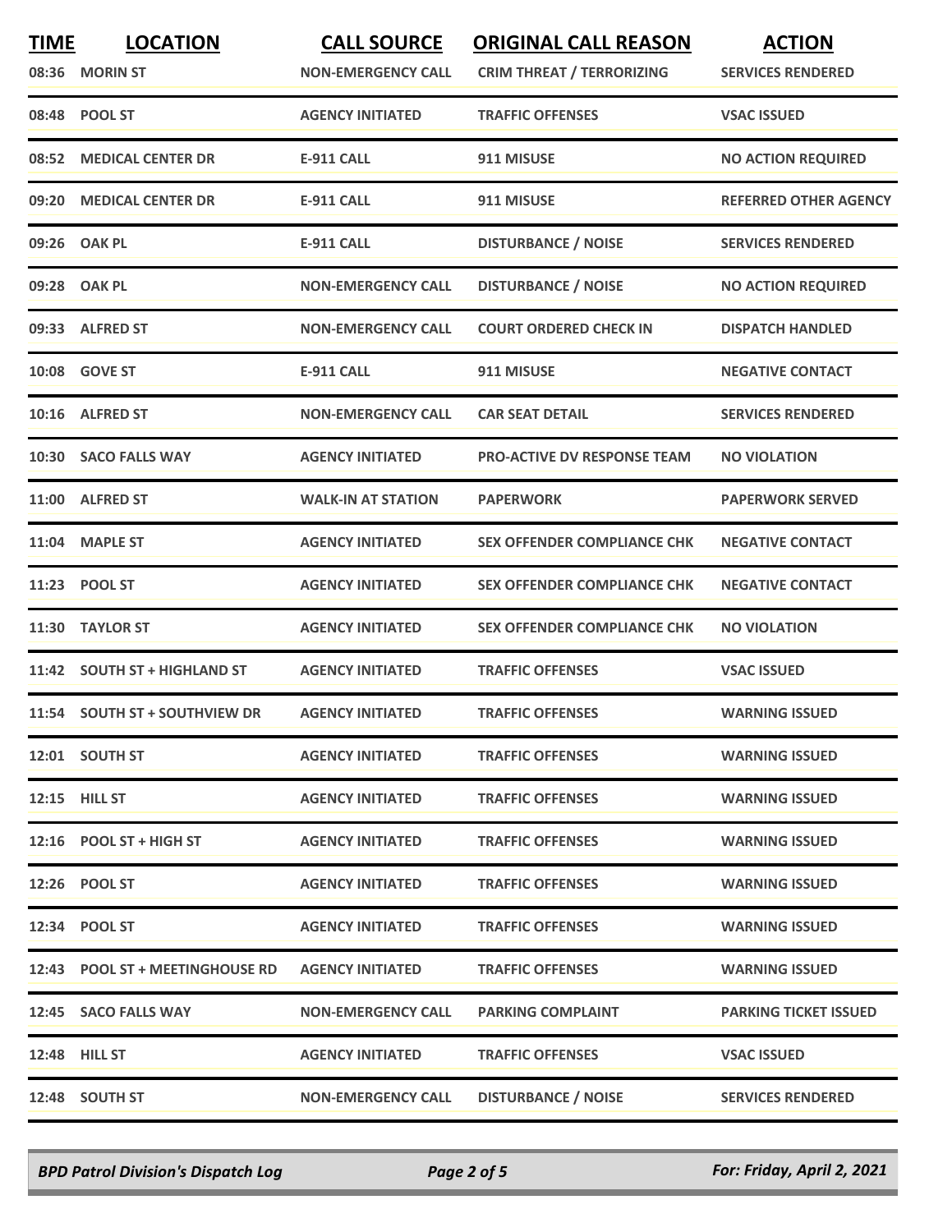| <b>TIME</b> | <b>LOCATION</b><br>12:50 POOL ST | <b>CALL SOURCE</b><br><b>AGENCY INITIATED</b> | <b>ORIGINAL CALL REASON</b><br><b>TRAFFIC OFFENSES</b> | <b>ACTION</b><br><b>WARNING ISSUED</b> |
|-------------|----------------------------------|-----------------------------------------------|--------------------------------------------------------|----------------------------------------|
|             | 12:59 POOL ST                    | <b>AGENCY INITIATED</b>                       | <b>TRAFFIC OFFENSES</b>                                | <b>WARNING ISSUED</b>                  |
|             | 13:06 POOL ST                    | <b>AGENCY INITIATED</b>                       | <b>TRAFFIC OFFENSES</b>                                | <b>VSAC ISSUED</b>                     |
| 13:06       | <b>WENTWORTH ST</b>              | <b>NON-EMERGENCY CALL</b>                     | <b>CRIM THREAT / TERRORIZING</b>                       | <b>NO VIOLATION</b>                    |
|             | 13:11 ALFRED ST + JEFFERSON ST   | <b>WALK-IN AT STATION</b>                     | <b>ARTICLES LOST/FOUND</b>                             | <b>REPORT TAKEN</b>                    |
|             | 13:21 POOL ST                    | <b>AGENCY INITIATED</b>                       | <b>TRAFFIC OFFENSES</b>                                | <b>WARNING ISSUED</b>                  |
|             | 13:22 SUMMER ST + FOSS ST        | <b>NON-EMERGENCY CALL</b>                     | <b>ARTICLES LOST/FOUND</b>                             | <b>SERVICES RENDERED</b>               |
|             | 13:22 ALFRED ST                  | <b>E-911 CALL</b>                             | <b>ARTICLES LOST/FOUND</b>                             | <b>SERVICES RENDERED</b>               |
|             | 13:28 POOL ST                    | <b>AGENCY INITIATED</b>                       | <b>TRAFFIC OFFENSES</b>                                | <b>VSAC ISSUED</b>                     |
|             | 13:28 POOL ST                    | <b>AGENCY INITIATED</b>                       | <b>TRAFFIC OFFENSES</b>                                | <b>VSAC ISSUED</b>                     |
|             | 13:37 DECARY RD                  | <b>WALK-IN AT STATION</b>                     | <b>ASSIST OTHER AGENCY</b>                             | <b>SERVICES RENDERED</b>               |
|             | 13:42 POOL ST                    | <b>AGENCY INITIATED</b>                       | <b>TRAFFIC OFFENSES</b>                                | <b>WARNING ISSUED</b>                  |
|             | 13:50 POOL ST                    | <b>AGENCY INITIATED</b>                       | <b>TRAFFIC OFFENSES</b>                                | <b>WARNING ISSUED</b>                  |
| 13:56       | <b>MAIN ST</b>                   | <b>AGENCY INITIATED</b>                       | <b>SEX OFFENDER REGISTRATION</b>                       | <b>REPORT TAKEN</b>                    |
|             | 13:57 POOL ST + HIDDEN FARM RD   | <b>AGENCY INITIATED</b>                       | <b>TRAFFIC OFFENSES</b>                                | <b>VSAC ISSUED</b>                     |
|             | 14:01 POOL ST                    | <b>AGENCY INITIATED</b>                       | <b>TRAFFIC OFFENSES</b>                                | <b>WARNING ISSUED</b>                  |
|             | 14:07 SOUTH ST                   | <b>AGENCY INITIATED</b>                       | <b>TRAFFIC OFFENSES</b>                                | <b>VSAC ISSUED</b>                     |
|             | 14:08 WASHINGTON ST              | <b>NON-EMERGENCY CALL</b>                     | <b>ESCORTS / RELAYS</b>                                | <b>SERVICES RENDERED</b>               |
|             | 14:13 GUINEA RD                  | <b>AGENCY INITIATED</b>                       | <b>TRAFFIC OFFENSES</b>                                | <b>WARNING ISSUED</b>                  |
|             | 14:14 POOL ST                    | <b>AGENCY INITIATED</b>                       | <b>TRAFFIC OFFENSES</b>                                | <b>WARNING ISSUED</b>                  |
|             | 14:22 WEST ST                    | <b>AGENCY INITIATED</b>                       | <b>TRAFFIC OFFENSES</b>                                | <b>VSAC ISSUED</b>                     |
|             | 14:36 WEST ST + DEBBIE AVE       | <b>AGENCY INITIATED</b>                       | <b>TRAFFIC OFFENSES</b>                                | <b>WARNING ISSUED</b>                  |
|             | 14:45 WEST ST                    | <b>AGENCY INITIATED</b>                       | <b>TRAFFIC OFFENSES</b>                                | <b>WARNING ISSUED</b>                  |
|             | 14:47 SACO FALLS WAY             | <b>NON-EMERGENCY CALL</b>                     | <b>DISTURBANCE / NOISE</b>                             | <b>NEGATIVE CONTACT</b>                |
|             | 14:51 WEST ST + GRANITE ST       | <b>AGENCY INITIATED</b>                       | <b>TRAFFIC OFFENSES</b>                                | <b>VSAC ISSUED</b>                     |

*BPD Patrol Division's Dispatch Log Page 3 of 5 For: Friday, April 2, 2021*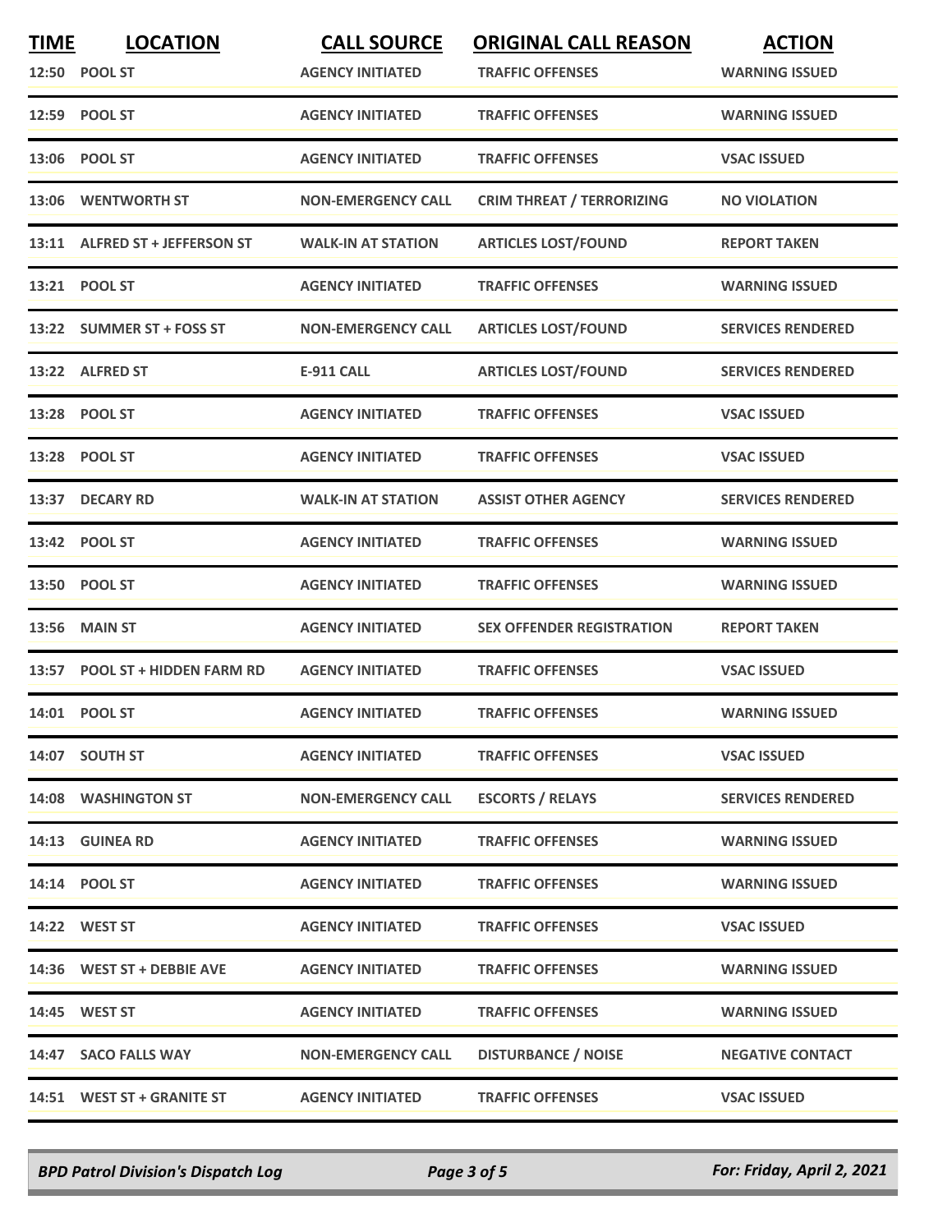| <b>TIME</b> | <b>LOCATION</b>                                                                              | <b>CALL SOURCE</b>                                        | <b>ORIGINAL CALL REASON</b>                                         | <b>ACTION</b>                |
|-------------|----------------------------------------------------------------------------------------------|-----------------------------------------------------------|---------------------------------------------------------------------|------------------------------|
|             | 15:11 ALFRED ST                                                                              | <b>E-911 CALL</b>                                         | <b>DISTURBANCE / NOISE</b>                                          | <b>NEGATIVE CONTACT</b>      |
|             | 15:59 MAIN ST                                                                                | <b>AGENCY INITIATED</b>                                   | <b>FRAUD / SCAM</b>                                                 | <b>REPORT TAKEN</b>          |
|             | 16:05 HILL ST                                                                                | <b>NON-EMERGENCY CALL</b>                                 | <b>FRAUD / SCAM</b>                                                 | <b>REPORT TAKEN</b>          |
|             | 16:11 GEORGE ST                                                                              | E-911 CALL                                                | 911 MISUSE                                                          | <b>NEGATIVE CONTACT</b>      |
|             | 16:15 PRECOURT ST + MOUNTAIN RD                                                              | <b>AGENCY INITIATED</b>                                   | <b>TRAFFIC OFFENSES</b>                                             | <b>WARNING ISSUED</b>        |
|             | 16:21 PRECOURT ST + ELM ST                                                                   | <b>AGENCY INITIATED</b>                                   | <b>TRAFFIC OFFENSES</b>                                             | <b>WARNING ISSUED</b>        |
|             | 16:32 PRECOURT ST + BAKERS WAY                                                               | <b>AGENCY INITIATED</b>                                   | <b>TRAFFIC OFFENSES</b>                                             | <b>SUMMONS ISSUED</b>        |
|             |                                                                                              |                                                           | OFFENDER: RYAN P DESMOND  AGE: 35  RESIDENT OF: SPRINGVALE, ME      |                              |
|             | CHARGE: VIOLATING CONDITION OF RELEASE                                                       | CHARGE: OPERATE WHILE LICENSE SUSPENDED OR REVOKED, PRIOR |                                                                     |                              |
|             | 17:10 SOUTH ST + MT PLEASANT ST                                                              | <b>AGENCY INITIATED</b>                                   | <b>TRAFFIC OFFENSES</b>                                             | <b>WARNING ISSUED</b>        |
| 17:16       | <b>BIRCH ST</b>                                                                              | <b>E-911 CALL</b>                                         | <b>PROBATION HOLD</b>                                               | <b>ARREST(S) MADE</b>        |
|             |                                                                                              |                                                           | OFFENDER: MOHAMMED ALZAMILI  AGE: 46  RESIDENT OF: BIDDEFORD, ME    |                              |
|             |                                                                                              | CHARGE: DISODERLY CONDUCT, LOUD NOISE, PRIVATE PLACE      |                                                                     |                              |
|             | <b>CHARGE: PROBATION HOLD</b>                                                                |                                                           |                                                                     |                              |
|             | <b>CHARGE: STALKING</b>                                                                      |                                                           |                                                                     |                              |
|             | 17:22 ALFRED ST + MYRTLE ST                                                                  | <b>AGENCY INITIATED</b>                                   | <b>TRAFFIC OFFENSES</b>                                             | <b>WARNING ISSUED</b>        |
|             | 17:34 POMERLEAU ST                                                                           | AGENCY INITIATED TRAFFIC OFFENSES                         |                                                                     | <b>SUMMONS ISSUED</b>        |
|             |                                                                                              |                                                           | OFFENDER: CAITLIN MARIA DUGGAN  AGE: 34  RESIDENT OF: BIDDEFORD, ME |                              |
|             | <b>CHARGE: FAILURE TO REGISTER VEHICLE</b><br><b>CHARGE: OPERATE VEHICLE WITHOUT LICENSE</b> |                                                           |                                                                     |                              |
|             | 19:19 ALFRED ST                                                                              | NON-EMERGENCY CALL                                        | <b>COURT ORDERED CHECK IN</b>                                       | <b>DISPATCH HANDLED</b>      |
|             | 19:28 SULLIVAN ST                                                                            | <b>E-911 CALL</b>                                         | <b>MENTAL ILLNESS CASES</b>                                         | <b>SERVICES RENDERED</b>     |
|             | 19:45 SOUTH ST                                                                               | <b>NON-EMERGENCY CALL</b>                                 | <b>CHECK WELFARE</b>                                                | <b>SERVICES RENDERED</b>     |
|             | 20:25 WENTWORTH ST + SMALLS CT                                                               | <b>NON-EMERGENCY CALL</b>                                 | <b>DRUNKENNESS</b>                                                  | <b>UNFOUNDED</b>             |
|             | 20:41 SOUTH ST                                                                               | <b>NON-EMERGENCY CALL</b>                                 | <b>CHECK WELFARE</b>                                                | <b>SERVICES RENDERED</b>     |
|             | 20:52 SUMMER ST                                                                              | <b>E-911 CALL</b>                                         | <b>DISTURBANCE / NOISE</b>                                          | <b>REPORT TAKEN</b>          |
|             | 21:40 SOUTH ST                                                                               | <b>NON-EMERGENCY CALL</b>                                 | <b>MENTAL ILLNESS CASES</b>                                         | <b>TRANSPORT TO HOSPITAL</b> |
|             | 21:52 ALFRED ST                                                                              | NON-EMERGENCY CALL                                        | <b>MENTAL ILLNESS CASES</b>                                         | <b>SERVICES RENDERED</b>     |
|             | <b>22:10 HILL ST</b>                                                                         | <b>NON-EMERGENCY CALL</b>                                 | <b>DISTURBANCE / NOISE</b>                                          | <b>UNFOUNDED</b>             |
|             |                                                                                              |                                                           |                                                                     |                              |

*BPD Patrol Division's Dispatch Log Page 4 of 5 For: Friday, April 2, 2021*